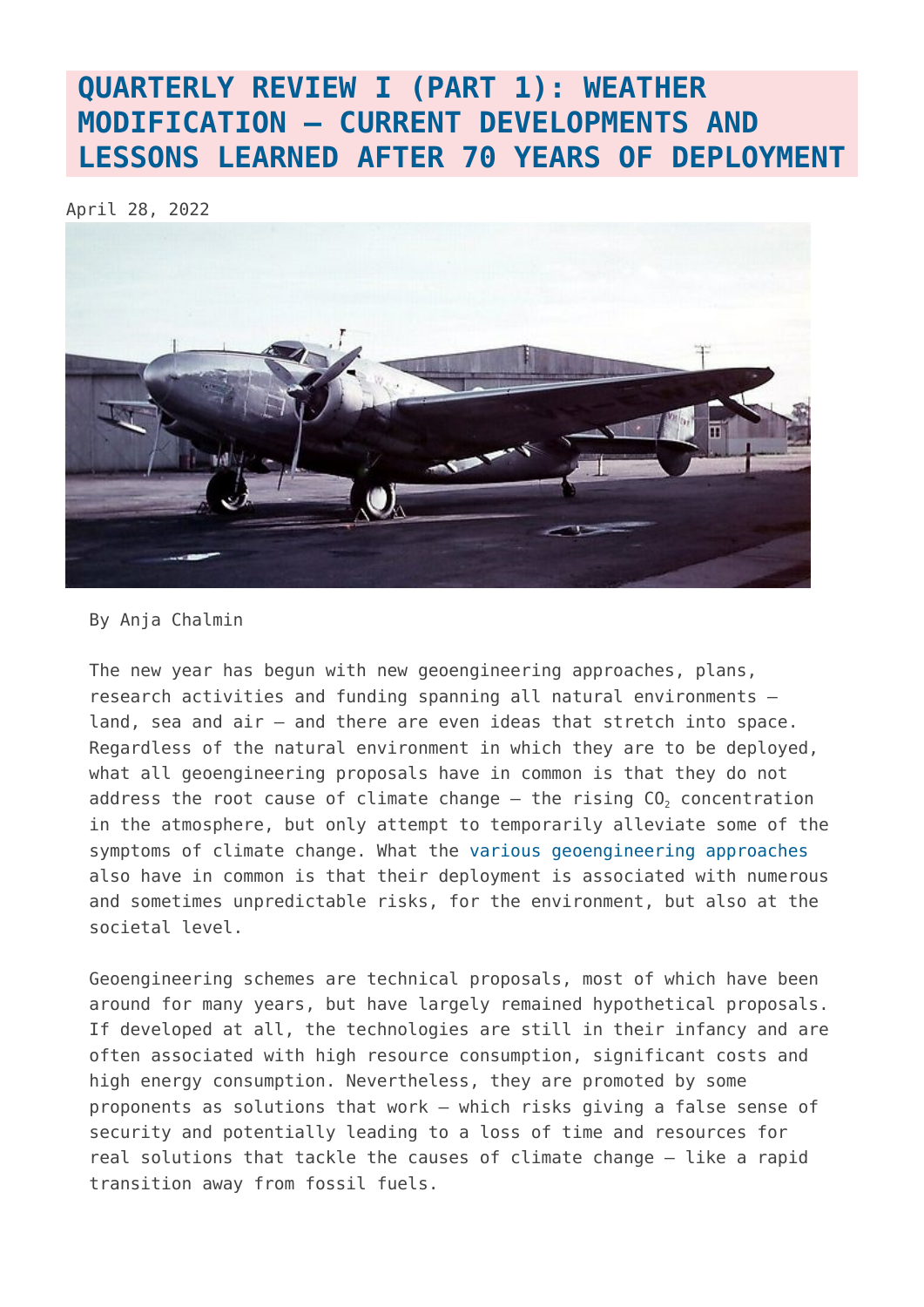Part one of this first quarterly review for 2022 looks at new developments in weather modification (WM). WM refers to various techniques, such as cloud seeding, that attempt to enhance or suppress precipitation, for example to combat droughts. WM aims to change local or regional weather and precipitation, but not overall climate patterns. And because WM technologies are thought to have only local or regional impacts, weather modification is often not considered geoengineering. However, WM techniques are important precursors of today's geoengineering technologies, e.g., there is overlap with [solar radiation](https://www.geoengineeringmonitor.org/what-is-geoengineering/) [management \(SRM\) technologies,](https://www.geoengineeringmonitor.org/what-is-geoengineering/) which also aim to put particles into the atmosphere.

Because of the overlap with SRM, this quarterly review will also feature scientific voices looking back at 70 years of WM field trials and operations by now. The result is that the effectiveness of WM is not statistically proven. Moreover, WM is very expensive and has already led to regional conflicts and bilateral disputes. Due to the potential for conflict, the Expert Team on Weather Modification of the World Meteorological Organization recently [recommended](https://wired.me/science/environment/cloud-seeding-uae-dubai-rain-floods/) international regulatory guidelines for WM.

## **WEATHER MODIFICATION – CURRENT DEVELOPMENTS**

**China has more than doubled** the land area under weather modification (WM) activities over the past decade. At the end of December 2021, the Chinese Meteorological Administration (CMA) [opened](http://www.cma.gov.cn/2011xwzx/2011xqxxw/2011xqxyw/202112/t20211221_589354.html) a nationwide Weather Modification Centre. This Centre will lead the WM activities announced by the Chinese government in late  $2020 - it$  is the [world's largest WM programme](https://map.geoengineeringmonitor.org/wm/large-scale-weather-modification-in-china), with WM activities to be carried out over more than 60 % of China's land area – equivalent to more than six million square kilometres. On the day of the Centre's opening, the CMA [announced](http://www.cma.gov.cn/2011xwzx/2011xqxxw/2011xqxyw/202112/t20211222_589357.html) that WM operations are currently already being conducted on more than 5.5 million km² in China. These ongoing interventions aim to increase rainfall on 5 million km<sup>2</sup> and prevent precipitation in the form of hail on 0.5 million km². There is no publicly available information on the budget that the Chinese government has made available for the implementation of these large-scale plans.

**The Sangre de Cristo Mountains near Taos, New Mexico, USA**, were the site of a [public hearing](https://www.reuters.com/business/cop/despite-drought-new-mexico-project-seed-clouds-scrapped-2021-11-26/) late last year on proposed cloud seeding activities. The cloud seeding activities were to be carried out by the Coloradobased company Western Weather Consultants and were aimed at increasing the amount of snow in the Sangre de Cristo Mountains to counteract a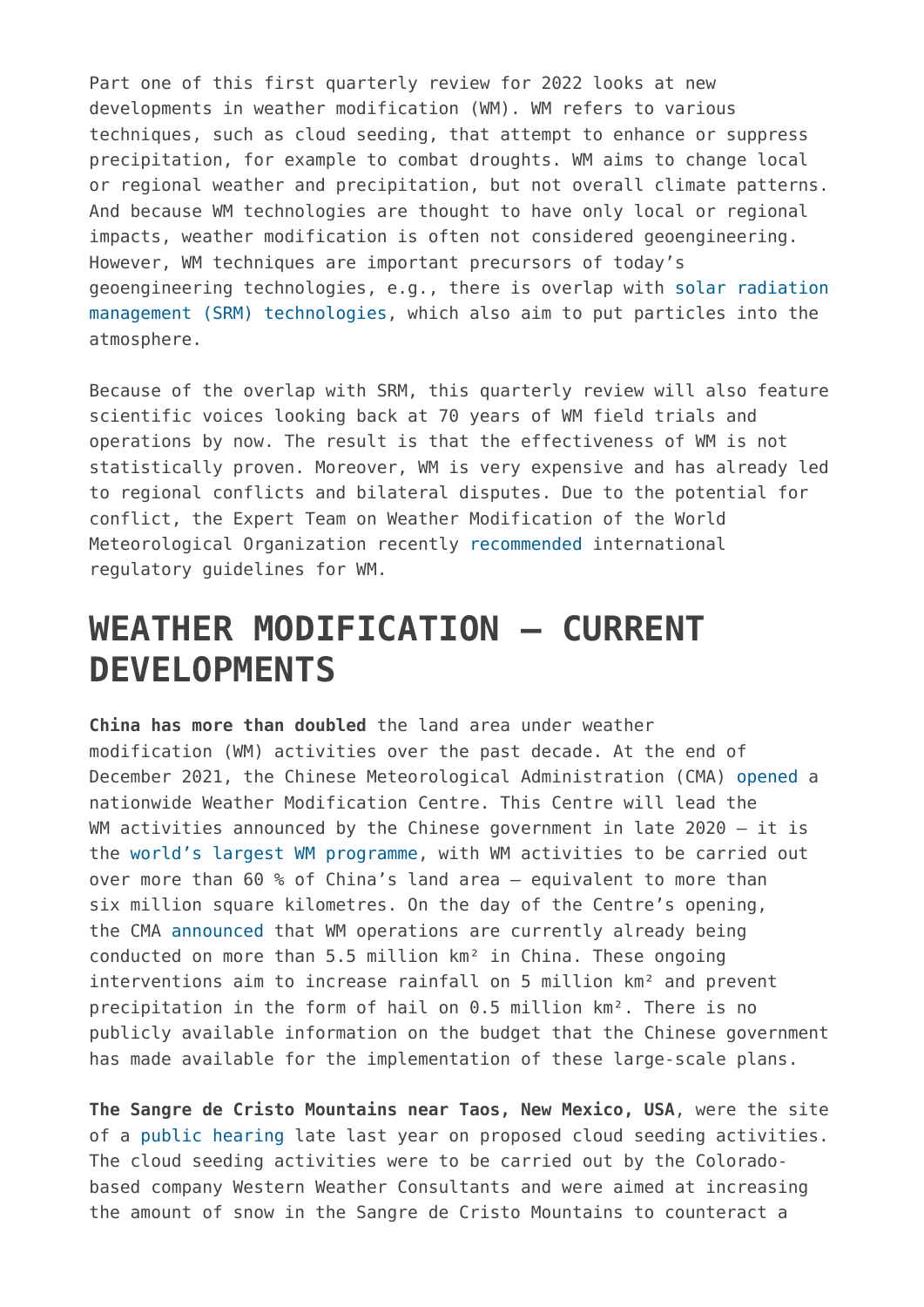severe drought. These plans were dropped after the public hearing, because "*well over half of public comments on the webinar opposed the plan. Callers said silver was a toxic heavy metal that could get into groundwater and the soil. "The solutions are to stop the destruction which causes us to not have rain and water, not to increase further destruction and further manipulation," said Marquel Musgrave, a member of the Nambe Pueblo Native American community*."

In January 2022, **the United Arab Emirates (UAE)** [announced](https://www.uaerep.ae/en/media-press/693/20) funding for two new research projects under the fourth round of the UAE Research Program for Rain Enhancement Science [\(UAEREP\)](https://map.geoengineeringmonitor.org/other/uae-research-for-rain-enhancement-(uaerep)). The first project will be conducted at the [University of California](https://www.uaerep.ae/en/app/page/651), San Diego, USA, and aims, inter alia, to determine the optimal timing and location for cloud seeding. The [second project](https://www.uaerep.ae/en/app/page/650), carried out by the Finnish Meteorological Institute and the UK's University of Reading, continues to research precipitation enhancement with electric charges and nanomaterials. Researchers at the University of Reading have been [investigating](https://www.uaerep.ae/en/app/page/570) the use of electric charges to promote droplet formation since 2017, as part of the second UAEREP funding round. The outcomes of the project were [published](https://royalsocietypublishing.org/doi/10.1098/rspa.2021.0714) in January 2022. The research results suggest that charge differences can strengthen the attractive forces between individual droplets and make raindrops grow. To promote these attractive forces and the formation of heavier droplets to induce rain – the clouds are to be supercharged with electricity. In 2021, the project has [involved](https://www.theguardian.com./news/2022/feb/08/have-we-finally-found-the-recipe-for-making-rain) field experiments in which drones equipped with ionizers were sent into clouds to release positive and negative charges. So far, the UAE has mainly used silver iodide (AgI) and dry ice (frozen  $CO<sub>2</sub>$ ) for cloud seeding. Cloud seeding has been carried out [in the UAE](https://map.geoengineeringmonitor.org/wm/uae-rain-enhancement-activities) since the 1980s and in the meantime, the National Centre of Meteorology has five aircrafts at its disposal for this purpose as well as a facility to produce and trial seeding agents.

## **WEATHER MODIFICATION – LESSONS LEARNED AFTER 70 YEARS OF DEPLOYMENT**

The use of condensation nuclei to promote raindrop formation has been the subject of practical research for 70 years. **One of the pioneers in weather modification (WM) is [Project Cirrus](https://map.geoengineeringmonitor.org/other/project-cirrus)**, which tested cloud seeding with various condensation nuclei, including silver iodide (AgI), dry ice (frozen  $CO<sub>2</sub>$ ) and sea salt particles. The first time Project Cirrus tested airborne cloud seeding was in 1949, when 1.5 kg of crushed dry ice were released from an aircraft into a cloud. In addition to airborne cloud seeding, the project developed and tested smoke generators to transport AgI into clouds from the ground.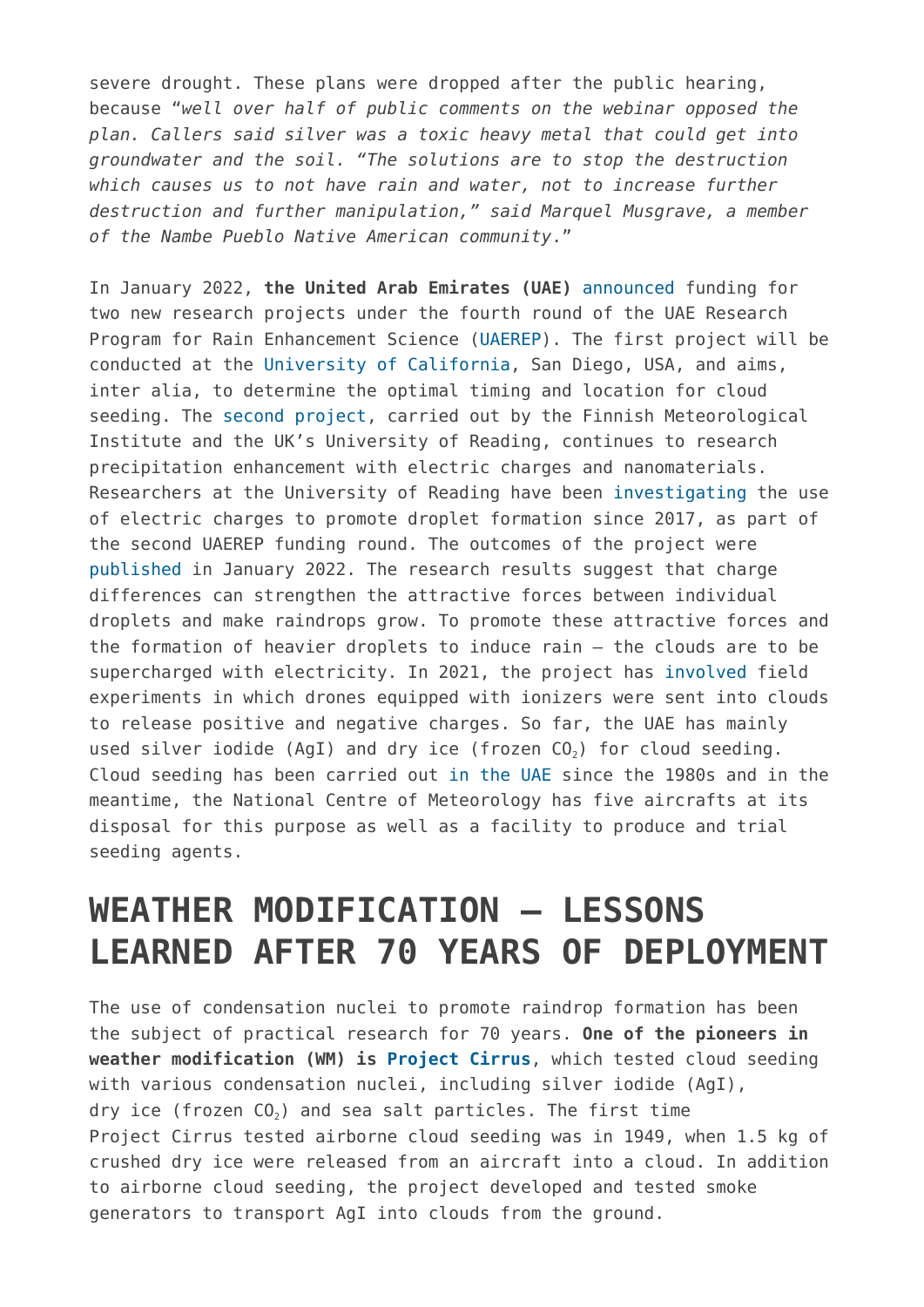What is the state of weather modification after [70 years](https://public.wmo.int/en/resources/bulletin/seeding-change-weather-modification-globally) of research and deployment in more than 50 countries worldwide?

**William Cotton, professor emeritus of meteorology at Colorado State University**, has been studying weather modification for half a century and [summarized](https://theconversation.com/cloud-seeding-might-not-be-as-promising-as-drought-troubled-states-hope-177233) his experience on the subject in March 2022. He states that "*most scientific studies aimed at evaluating the effects of seeding cumulus clouds have shown little to no effect"* and adds that "*cloud seeding isn't as simple as it sounds, and it might not be as promising as people wish. Cloud seeding experiments that produce snow or rain require the right kind of clouds with enough moisture, and the right temperature and wind conditions. The percentage increases in precipitation are small, and it's difficult to tell when snow or rain fell naturally and when it was triggered by seeding.*"

**An example scientific study is the [Weather Modification Pilot Project](https://journals.ametsoc.org/view/journals/apme/57/11/jamc-d-17-0335.1.xml) in Wyoming**, which was scientifically monitored over a period of six years (2008-2013) and showed an increase in precipitation of about three percent. Since this value does not provide sufficient statistical evidence, the scientists cannot determine whether the three-percent increase is due to cloud seeding measures or weather fluctuations.

**Israel has [tested and used cloud seeding](https://map.geoengineeringmonitor.org/wm/israel-rain-enhancement-project)** for more than 50 years with the aim of increasing precipitation. The Israeli weather modification programme was scientifically monitored and discontinued in January 2021 because the effects of cloud seeding on rainfall were not statistically measurable and the programme was very costly.

**Lulin Xue, chief scientist at the Chinese Hua Xin Chuang Zhi Science and Technology LLC** and participant in the [third round](https://www.uaerep.ae/en/app/page/582) of the UAE Research Program for Rain Enhancement Science, explained some of the practical problems of weather modification in a newspaper [interview](https://www.thenationalnews.com/uae/environment/2022/01/04/cloud-seeding-in-dubai-abu-dhabi-and-rest-of-uae-how-does-it-work/) in January 2022. One of the main problems, he says, is that no two clouds are alike. This may lead to cloud seeding with too many condensation nuclei – "*the whole process can backfire, meaning less rain would fall than would have otherwise occurred if there had been no intervention*". The interview illustrates that even after 70 years of research, cloud seeding has not been mastered. Computer simulations conducted by scientists are supposed to change that, "*however, they [scientists] are unsure if they will ever fully master cloud seeding*".

**The Expert Team on Weather Modification of the World Meteorological Organization (WMO)** also describes knowledge gaps in its [Report on Global](https://library.wmo.int/doc_num.php?explnum_id=9945) [Precipitation Enhancement Activities,](https://library.wmo.int/doc_num.php?explnum_id=9945) among others, major deficiencies in models used for cloud seeding simulations as well as knowledge gaps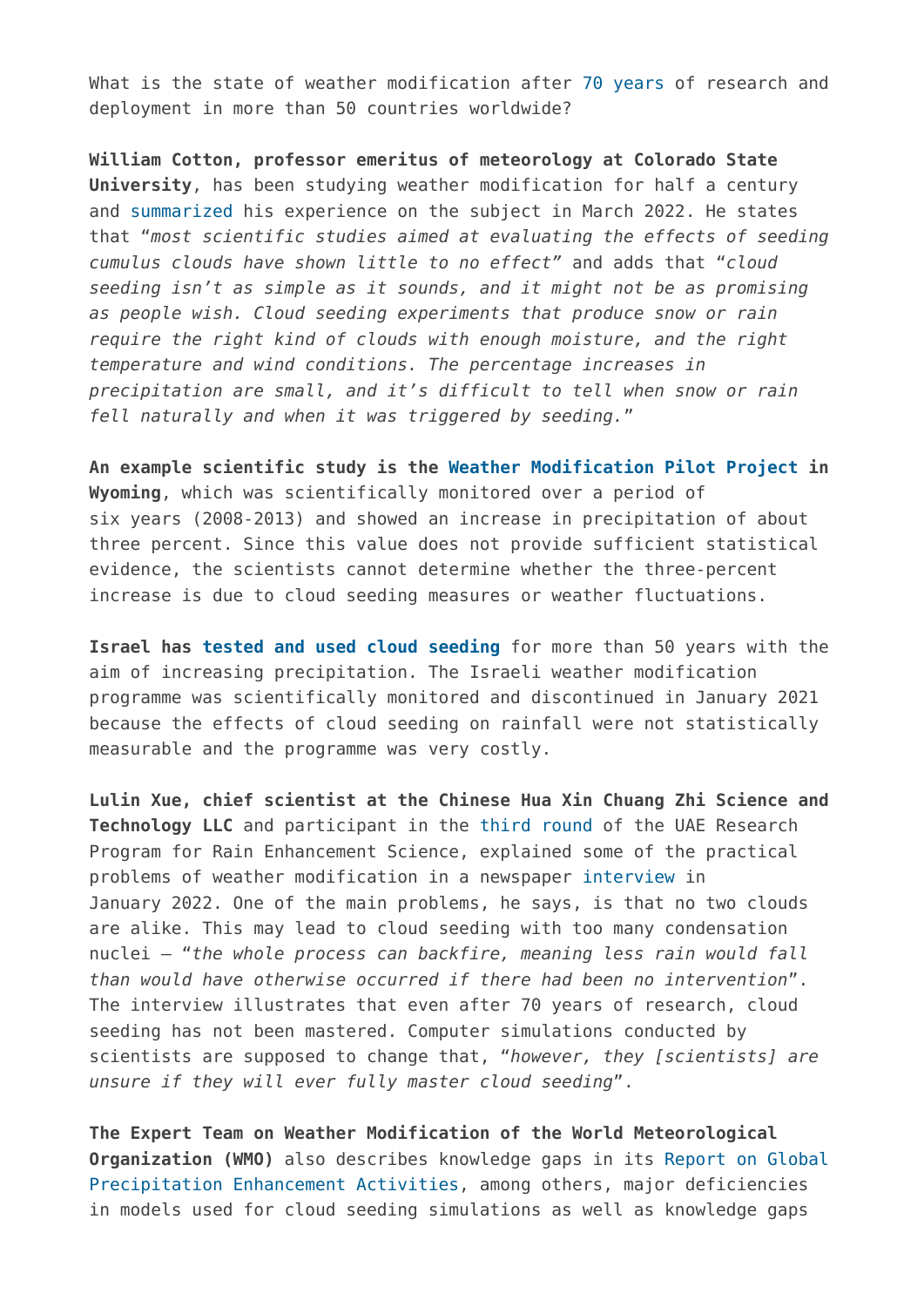in the formation of precipitation and other cloud and precipitation processes. The report also points out that cloud seeding cannot create clouds "*out of thin air*" in a dry atmosphere, i.e., cloud seeding cannot mitigate droughts. This finding is [echoed](https://www.thedailybeast.com/cloud-seeding-technology-that-triggers-rainfall-is-could-be-a-big-solution-to-fixing-future-droughts) by Katja Friedrich, an associate professor of atmospheric and oceanic sciences at the University of Colorado, Boulder: "*If there are no clouds in the sky, cloud seeding will lead to bupkis.*"

In January 2022, **Andrea Flossmann, head of the [WMO](https://community.wmo.int/activity-areas/wwrp/wwrp-working-groups/wwrp-expert-team-weather-modification) [expert team](https://community.wmo.int/activity-areas/wwrp/wwrp-working-groups/wwrp-expert-team-weather-modification) on Weather Modification**, [pointed out](https://wired.me/science/environment/cloud-seeding-uae-dubai-rain-floods/) that weather modification activities can lead to geopolitical conflicts. This problem is not a hypothetical one. In 2018, for example, Iran [accused](https://www.chathamhouse.org/2022/02/geoengineering-reining-weather-warriors) Israel of stealing water through cloud seeding – accusations that Iran also [made](https://unitedworldint.com/172-drought-lands/) against other neighbouring countries. In January 2022, Hanelle Korhonen, research professor at the Finnish Meteorological Institute and participant in the [second round](https://www.uaerep.ae/en/app/page/560) of the UAE Research Program for Rain Enhancement Science, has [raised](https://www.washingtonpost.com/sports/olympics/2022/01/24/olympics-china-weather-control/) the following question: *"There is X amount of water in the world. If you make the clouds rain in one place, is the water missed somewhere else?"* Andreas Flossmann [comments](https://public.wmo.int/en/resources/bulletin/seeding-change-weather-modification-globally): *"the atmosphere has no walls […]. What you add may not have the desired effect in your vicinity, but by being transported along might have undesired effects elsewhere."* Dhanasree Jayaram, a professor in the Department of Geopolitics and International Relations at India's Manipal Academy, [expressed](https://www.washingtonpost.com/sports/olympics/2022/01/24/olympics-china-weather-control/) concern about China's weather modification plans in January 2022: "*I think what we've seen from China – and what we're going to see from China – is weather-modifying technology that's used more often and more aggressively and more unilaterally, and the truth is we really don't know what that means for various ecosystems […]. The one thing we do know is that atmosphere is not divided by political boundaries."* She [views](https://www.wilsoncenter.org/article/without-attention-geoengineering-could-upend-foreign-policy) China's large-scale weather modification plans as a potential source of conflict between China and neighbouring regions, with possible security implications for neighbouring countries, including India, and other South and Southeast Asian countries. In the past, even small-scale weather modification projects have led to conflicts, for example in the [Ecuadorian province](https://map.geoengineeringmonitor.org/wm/cotopaxi-) of Cotopaxi or in [Puebla, Mexico](https://map.geoengineeringmonitor.org/wm/volkswagen-hail-cannons).

According to Flossmann, **there is currently no international body that regulates weather modification activities**, apart from the Convention on the Prohibition of Military or Any Other Hostile Use of Environmental Modification Techniques [\(ENMOD](https://www.un.org/disarmament/enmod/)), which prohibits the military use of weather modification. Military use of weather modification has already taken place, for example during the [Vietnam War.](https://map.geoengineeringmonitor.org/wm/popeye-project-(operation-popeye)) In January 2022, Flossmann [told](https://wired.me/science/environment/cloud-seeding-uae-dubai-rain-floods/) the press, that "*her team has advised the World Meteorological Organization to think about such international regulatory*